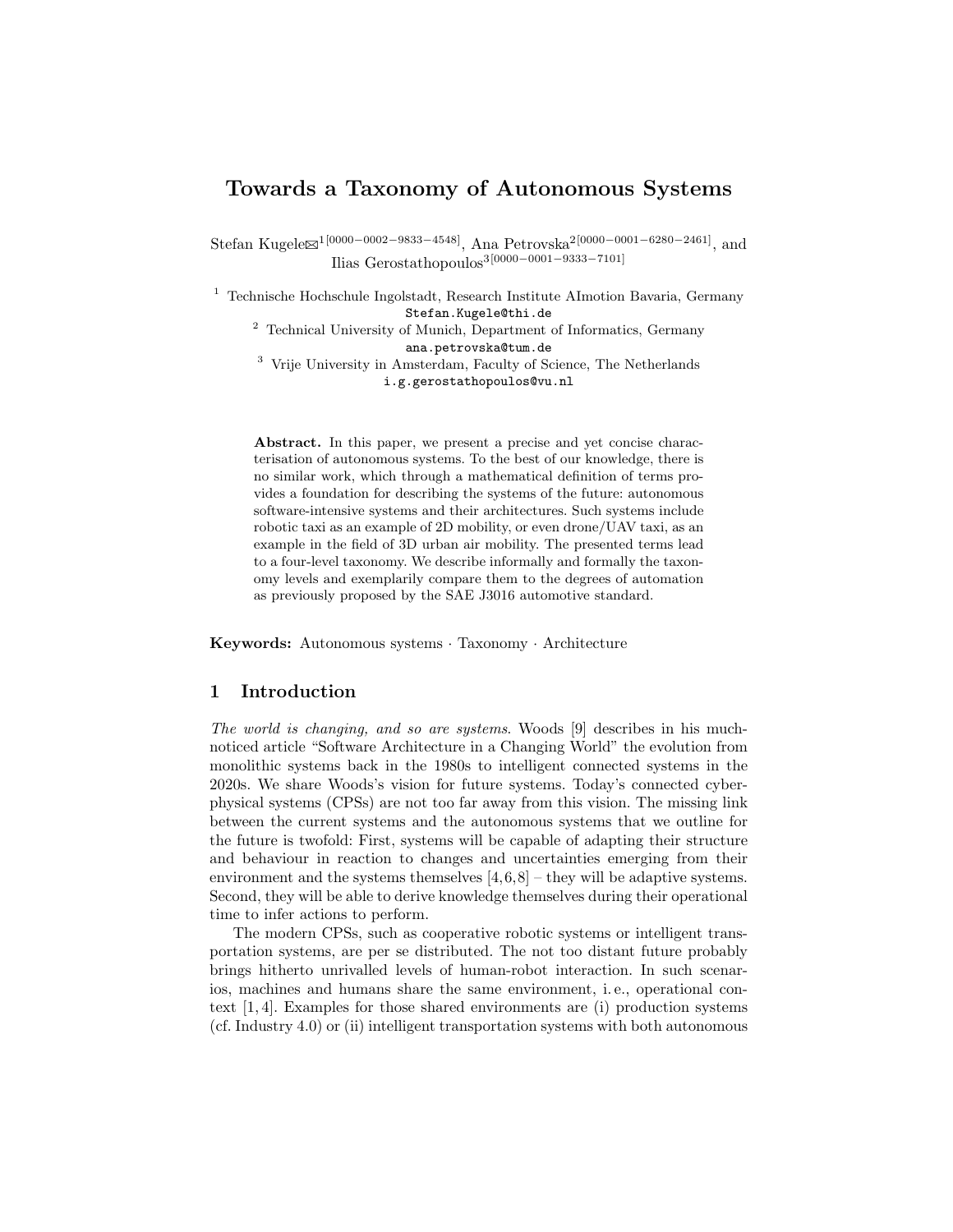#### 2 S. Kugele et al.

and human-operated mobility. As a result, autonomous behaviour becomes an indispensable characteristic of such systems.

The lack of shared understanding of the notion of autonomy makes it difficult for the works across various domains to be compared or even discussed since the same term is used with different semantics. For example, very often in the literature, Unmanned Aerial Vehicles (UAVs) are misleadingly referred to as autonomous, although an end user completely controls their flying operation. As another example, we take robots operating in a room, which use Adaptive Monte Carlo Localisation (AMCL) to localise themselves and navigate in the space. Even though the robots localising and navigating independently in the room is some form of autonomy, they simply cannot be called *fully autonomous* systems if they operate in a room in which they often collide or get in deadlocks. In these situations, human administrators need to intervene in order for the robots to be able to continue with their operation. The intervention from a user (i. e., human administrator) directly affects the system's autonomy.

In response, we present in this paper our first steps towards a unified, comprehensive, and precise description of autonomous systems. Based on the level of user interaction and system's learning capabilities, we distinguish four autonomy levels  $(A_0-A_3)$ : non-autonomous, intermittent autonomous, eventually autonomous, and fully autonomous. Our goal is to offer a precise and concise terminology that can be used to refer to the different types/levels of autonomous systems and to present a high-level architecture for each level.

The remainder of this paper is structured as follows. In Sect. 2 we briefly sketch existing efforts to formalise autonomy and explain the formal notation we are using later on. In Sect. 3, we present our taxonomy. Finally, in Sect. 4, we discuss and conclude the paper and outline our further research agenda.

## 2 Background

## 2.1 Existing Efforts to Formalise Autonomy

An initial effort in the literature to formally define autonomy was made by Luck and d'Inverno [5]. In this paper, the authors argue that the terms agency and autonomy are often used interchangeably without considering their relevance and significance, and in response, they propose a three-tiered principled theory using the Z specification language. In their three-tiered hierarchy, the authors distinguish between objects, agents, and autonomous agents. Concretely, in their definition of autonomy, as a focal point, the authors introduce motivations— "higher-level non-derivative components related to goals." Namely, according to their definition, autonomous agents have certain motivations and some potential of evaluating their own behaviour in terms of their environment and the respective motivations. The authors further add that the behaviour of the autonomous agent is strongly determined by and dependent on different internal and environmental factors. Although the authors acknowledge the importance of considering different internal and environmental (i. e., contextual) factors while defining autonomy, in their formalisms, the importance of the user in defining autonomy is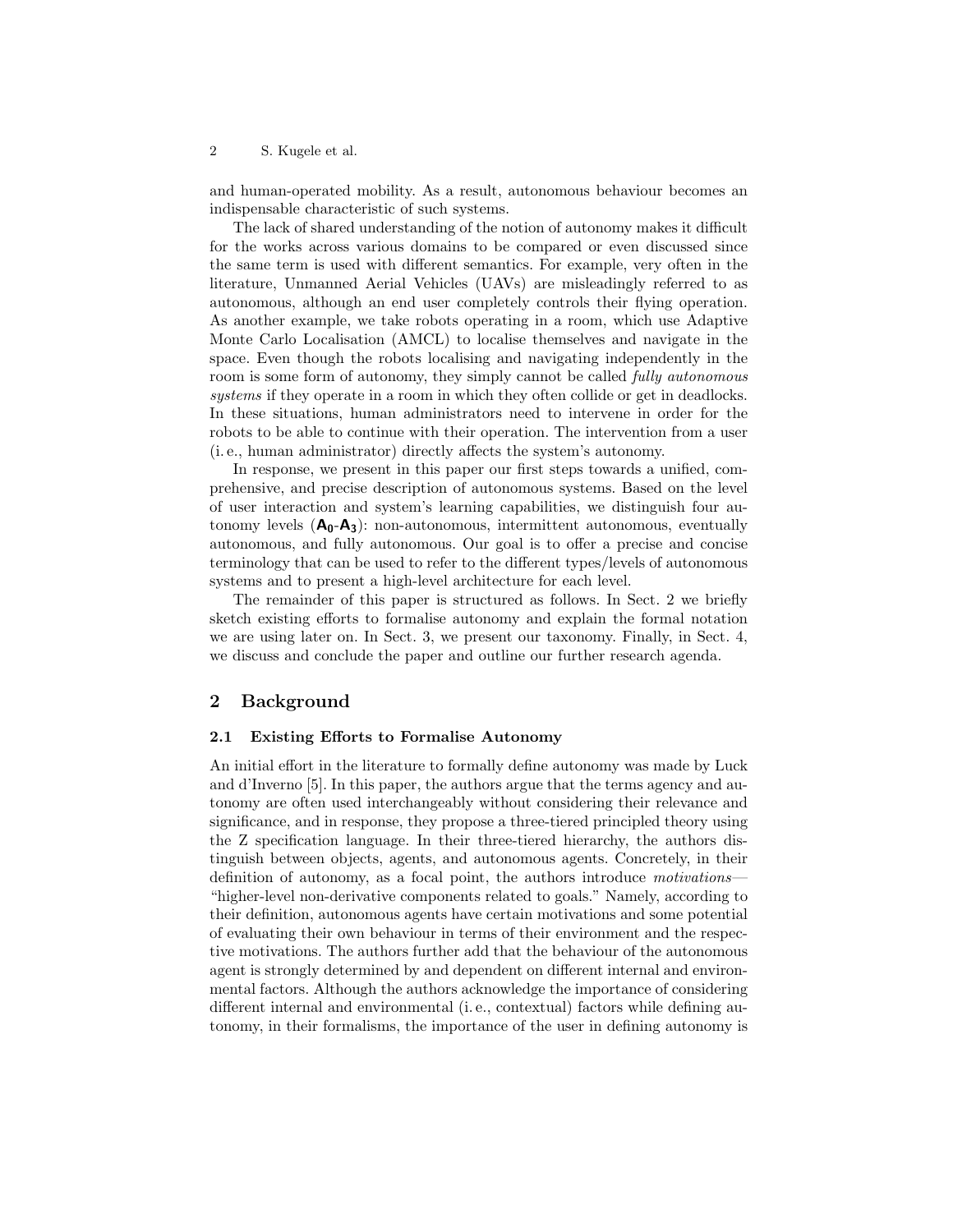entirely omitted. On the contrary, in our paper, we put the strongest emphasis on the user. Concretely, how the involvement of the user in the operation of the system diminishes, proportionally to the increase of the system's autonomy. We define levels of system's autonomy by focusing on the system's function and how much from the user's logic is "shifted" to the system in the higher levels of autonomy. We further touch on the importance of learning, especially when 1) the systems operate in highly dynamic, uncertain and unknown environments, and 2) the user's control on the system reduces. To the best of our knowledge, there is no prior work that defines different levels of autonomy formally.

## 2.2 Formal Modelling Approach

Within this paper, we use the formal modelling notation Focus introduced by Broy and Stølen [2]. We restrict ourselves to only those concepts necessary for the understanding of this work. In FOCUS, systems are described by their (i) syntactic and their (ii) semantic interface. The semantic interface of a system is denoted by  $(I \triangleright O)$  indicating the set of *input* and *output channels*,  $I, O \subseteq C$ , where  $C$  denotes the set of all channels. Systems are (hierarchically) (de-)composed by connecting them via channels. A timed stream s of messages  $m \in M$ , e.g.  $s = \langle m_1 \rangle \langle m_3 m_4 \rangle \dots \rangle$ , is assigned to each channel  $c \in C$ . The set of timed streams  $\mathcal{T}(M)$  over messages M associates to each positive point in time  $t \in \mathbb{N}^+$ a sequence of messages  $M^*$ , formally  $\mathcal{T}(M) = \mathbb{N}^+ \to M^*$ . In case of finite timed streams,  $\mathcal{T}_{fin}(M)$  is defined as:  $\mathcal{T}_{fin}(M) = \bigcup_{n \in \mathbb{N}} ([1 : n] \to M^*)$ . In the example given, in the first time slot,  $\langle m_1 \rangle$  is transmitted; in the second time slot, nothing is transmitted (denoted by  $\langle \rangle$ ), and in the third depicted time slot, two messages  $\langle m_3 m_4 \rangle$  are transmitted. Untimed streams over messages M are captured in the set  $\mathcal{U}(M)$  which is defined as  $\mathcal{U}(M) = (\mathbb{N}^+ \to M) \cup \bigcup_{n \in \mathbb{N}} ([1:n] \to M)$ , i. e., each time slot is associated with at most one message and there can be streams of finite length. By  $\vec{C}$ , we denote *channel histories* given by families of timed streams:  $\vec{C} = (C \rightarrow \mathcal{T}(M))$ . Thus, every timed history  $x \in \vec{X}$  denotes an evaluation for the channels in  $\overrightarrow{C}$  by streams. With  $\#s$ , we denote the number of arbitrary messages in stream  $s$ , with  $m \# s$  that of messages  $m$ . For timed streams  $s \in \mathcal{T}(M)$ , we denote with  $s\downarrow(t) \in \mathcal{T}_{fin}(M)$  the finite timed stream until time  $t$ . The system's *behavioural function* (semantic interface)  $f$  is given by a mapping of *input* to *output histories*:  $f: \overrightarrow{I} \rightarrow \wp(\overrightarrow{O})$ .

## 3 A Taxonomy for Defining Autonomy

In this section, we first describe how autonomy of a system is related to autonomy of its functions, then present the main ideas behind our proposed taxonomy, and finally describe both informally and formally the different levels of autonomy.

## 3.1 Autonomy as a Property of Individual Functions

CPSs such as modern cars are engineered in a way to deliver thousands of customer or user functions. These are functions that are directly controlled by the user, or at least the user can perceive their effect. Switching on the radio, for example, results in music being played. This is a customer function. On the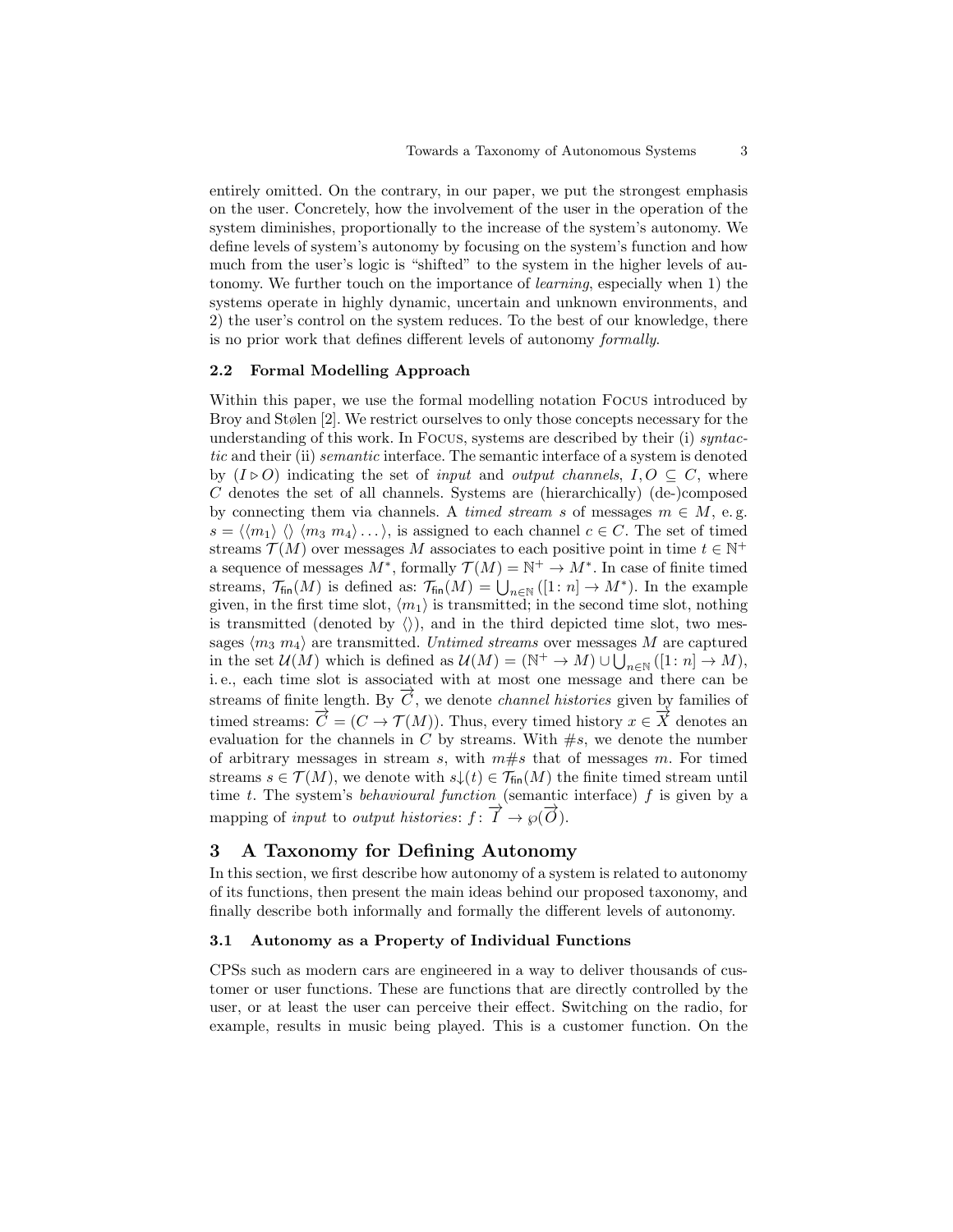#### 4 S. Kugele et al.

other hand, there are functions, for example, for diagnosis or for offering encryption services, which the customer cannot control directly, of whose existence often nothing at all is known and whose effects are not visible to the user. Considering the above-mentioned, it is not trivial to classify a complete system as autonomous or non-autonomous. Instead, autonomy is a property of individual functions. Let us take a vehicle that drives autonomously. We assume that this system still offers the functionality to the passengers to choose the radio station or the playlist themselves. Thus, the CPS operates autonomously in terms of driving but is still heteronomous in terms of music playback. A similar argumentation applies, for example, to vehicles that are equipped with automation functions of varying degrees of automation, as considered in the SAE J3016 standard. For this system, as well as for other multi-functional systems, it is not meaningful to conclude from the autonomy of a single function, the autonomy or heteronomy of the whole system. Therefore, the commonly used term of an autonomous vehicle is too imprecise since the term autonomy refers exclusively to its driving capabilities. Hence, also the SAE proposes not to speak about "autonomous vehicles" but instead about "level [3, 4, or 5] Automated Driving System-equipped vehicles" (cf. [7], §7.2).

The only two statements that can be made with certainty are the following: (1) if all functions of a system are autonomous, then the system can also be called autonomous, and (2) if no function is autonomous, then certainly the system is not autonomous. Anything in between cannot be captured with precision. Single-functional systems are a special case. In such systems, the autonomy or heteronomy of the single function is propagated to the system. For the sake of illustrating our taxonomy on a simpler case, we will focus on single-functional systems in the rest of the paper.

## 3.2 Main Ideas Behind the Taxonomy for Autonomy

Our first main idea is to define autonomy levels of a system by focusing on the system's function and specifically by looking at the level of interaction that a user has with the system. Intuitively, the more user interaction is in place, the less autonomous the system is. "More user interaction" can mean both more frequent interaction and more fine-grained interaction. Actually, these two characteristics very often go hand in hand: consider, for instance, the case of a drone: it can be controlled with a joystick with frequent and fine-grained user interaction (lower autonomy); it can also be controlled via a high-level target-setting routine with less frequent and more coarse-grained user interaction (higher autonomy).

The second main idea behind our taxonomy is to distinguish between systems that learn and ones that do not learn. By learning, we mean that systems can observe both their context and user actions and identify behavioural patterns (e. g. rules or policies) in the observed data (e.g. by training and using a classifier). Such patterns can be used at run-time to reduce the amount of user interaction with the system gradually. Hence, the more capable a system is of learning behavioural patterns, the more autonomous it can become.

Finally, the third main idea is to define a system as autonomous within an assumed operational context. The assumed context can be narrow (e. g. a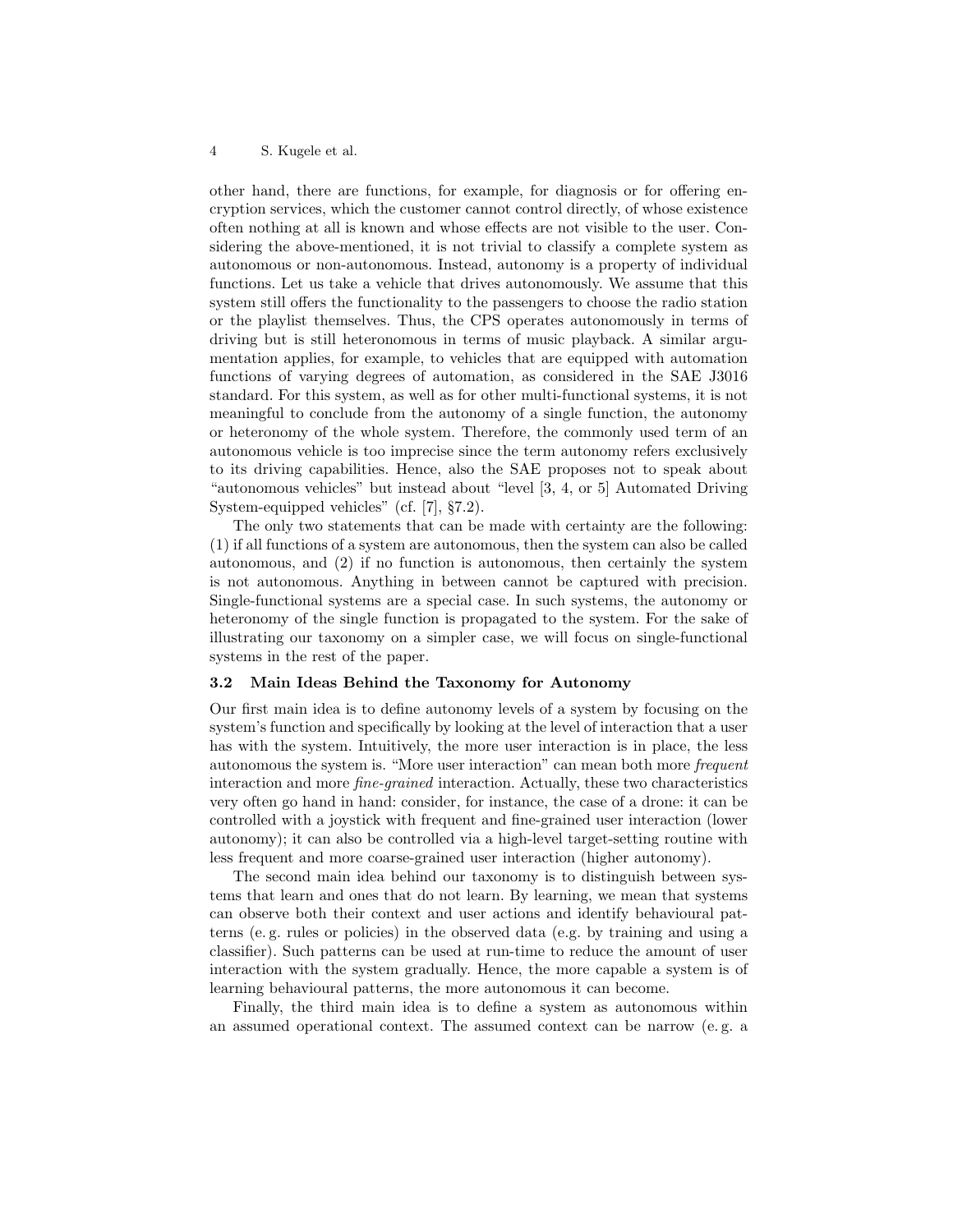drone operating in a wind range of 0-4 Beaufort) or very broad (e. g. a drone operating under any weather conditions). The specification of the context can also be uncertain or incomplete, i. e., the designers of the system might not be able to anticipate and list all possible situations that may arise under a specific context assumption. In any case, the more broad context is assumed, the harder it becomes for a system to reach high autonomy.

## 3.3 Taxonomy Levels

The four levels of autonomous systems in our taxonomy are shown in Fig. 1. Figure 2 shows the interaction between the user u, the context c, and the system s, as well as the (very high level) architecture of the system at each level in the taxonomy.

The lowest level,  $A_0$ , refers to systems

| Fully Autonomous $(A_3)$        |
|---------------------------------|
| Eventually Autonomous $(A_2)$   |
| Intermittent Autonomous $(A_1)$ |
| Non-Autonomous $(A_0)$          |

Fig. 1: Taxonomy levels.

that are not autonomous. For these systems, user input is needed at all times for controlling their operation. Examples are using the radio in a car or controlling the movement of a robot via a remote controller. As can be seen in Fig.  $2(a)$ , on this level, the system s (i. e., the system function sf) is completely controlled by the user and does not assume any input from the context (although this input might be already taken indirectly into account by the user). Note that the function sf might internally do something in the background that does not depend on the user input. A user can control the movement and trajectory of a drone; however, each drone internally provides attitude stabilisation that is not dependent on user input but is part of this system function.

The next level,  $A_1$ , refers to systems that are *intermittent autonomous*: they can operate autonomously in-between two consecutive user inputs. In this case, the system can receive user input periodically or sporadically. As shown in Fig. 2(b), part of the logic of the user is shifted to the system as a control logic  $c'$ , which interacts with the system function  $sf$ . Input to the control logic can also be provided by the context. For instance, consider the movement of a robotic vacuum cleaner: the system perceives its environment through its sensors (obtains context input) and operates autonomously until it gets stuck (e. g. because of an obstacle or a rough surface); at this point, a user is required to intervene to restart the robot or point it to the right direction.

Level  $A_2$ , shown in Fig. 2(c), refers to *eventually autonomous* systems: here, the user interaction reduces over time until the system reaches a point where it does not require any user interaction (user control). For this to happen, the system's control logic cl' is usually enhanced and equipped with a learning component  $\ell$  that is able to identify the user interaction patterns associated with certain system and context states. An example is a robotic vacuum cleaner that is able to learn how to move under different floor types (e. g. faster or slower) and avoid crashes that would necessitate user interaction. Clearly, the degree and sophistication of monitoring and reasoning on context changes and user actions is much higher than in intermittent autonomous systems.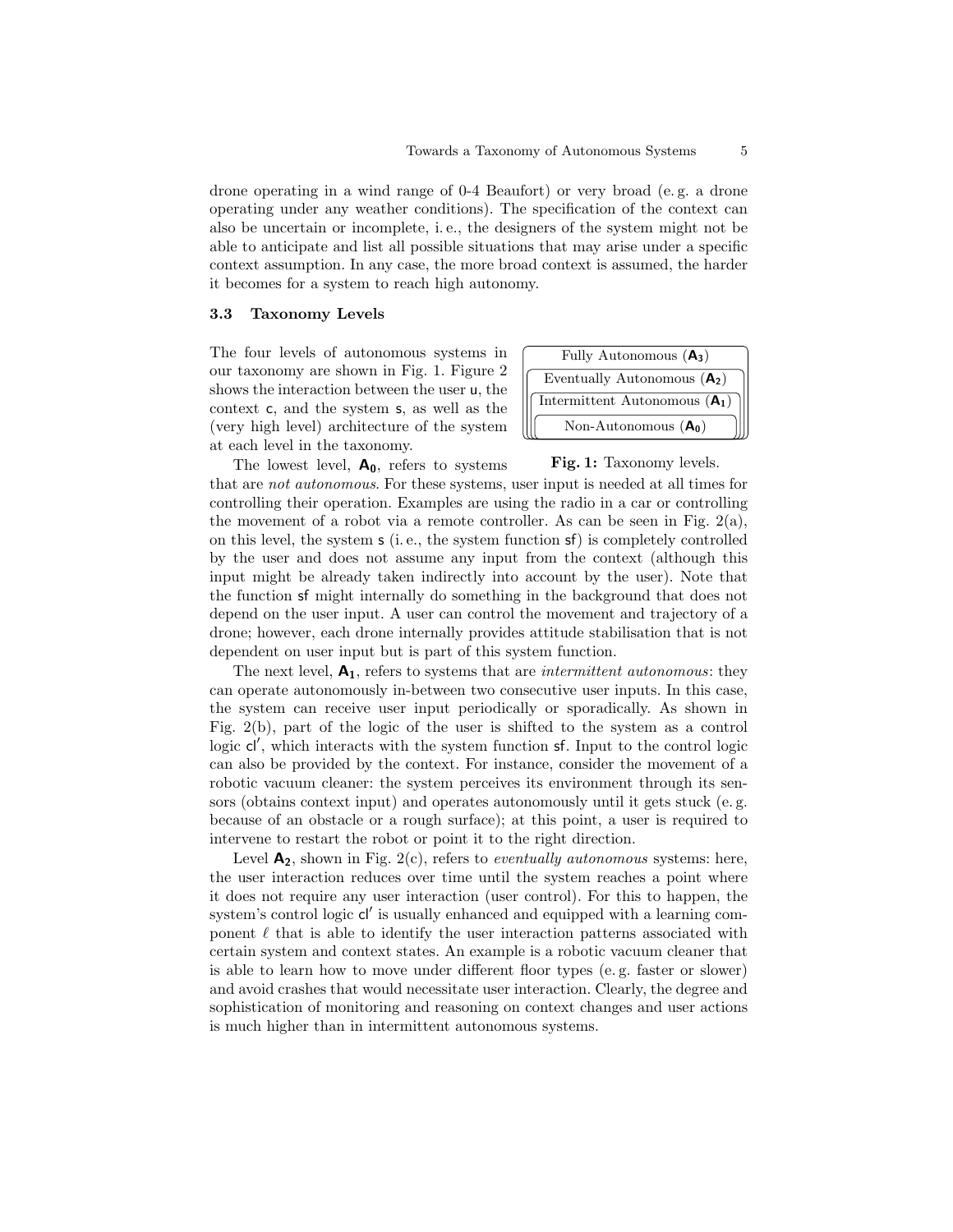

Fig. 2: From user-operation to autonomy: (a) A human user u controls the system s (i. e., the system's function sf). (b) The control logic is divided between the user  $u'$  and the system cl', i.e.,  $u = u' \otimes c'$ . (c) The control logic of the system  $c'$  could be enhanced with a learning component  $\ell$  to better address e. g. changes in the context c. (d) The control logic cl with the usually necessary learning component  $\ell$  is entirely performed by the system itself.

Finally, level  $A_3$  refers to *fully autonomous* systems, where no user input is needed (except the provision of initial strategic or goal-setting information), as it can be seen in Fig. 2(d). Systems on this level of autonomy can observe and adjust their behaviour to any context by potentially integrating learning in their control logic cl. Please note that the necessity and the sophistication of the learning is proportionate to 1) the complexity and the broadness of the context, and 2) the specifications of the context in the systems, as previously explained in Sect. 3.2. For instance, a robotic vacuum cleaner can move in a fully autonomous way when its context is more simplistic and could be fully anticipated (e. g. prescribed environment that contains only certain floor and obstacle types). To achieve this, the system needs to be equipped with sensing and run-time reasoning capabilities to adjust its movement behaviour and remain operational without human interaction. However, the difficulty for the same system to remain fully autonomous increases proportionally to the complexity of its context. For example, the context can be dynamic in ways that could not be anticipated, resulting in uncertain and incomplete context specifications. Since the user on this level is entirely out of the loop, this would require new, innovative, and more sophisticated learning methods in the *fully autonomous* systems.

We note that one can also imagine relatively simple systems without context impact that are configured once or not at all by a user and then work without any user interaction or learning (e. g. an alarm clock); while these systems also technically fall under  $A_2$  or  $A_3$ , they are less complex and sophisticated.

## 3.4 Formalisation of Taxonomy Levels

The intuitively described taxonomy levels are specified mathematically in the following. We denote with u the input stream from the user to the system.

**Definition 1** (Non-Autonomous,  $A_0$ ). A system is called non-autonomous, iff it solely depends on user inputs:  $\forall t \in \mathbb{N}^+ : u(t) \neq \langle \rangle$ .

If there is less and less intervention or input by users, this becomes necessary repeatedly; we speak of intermittent autonomy.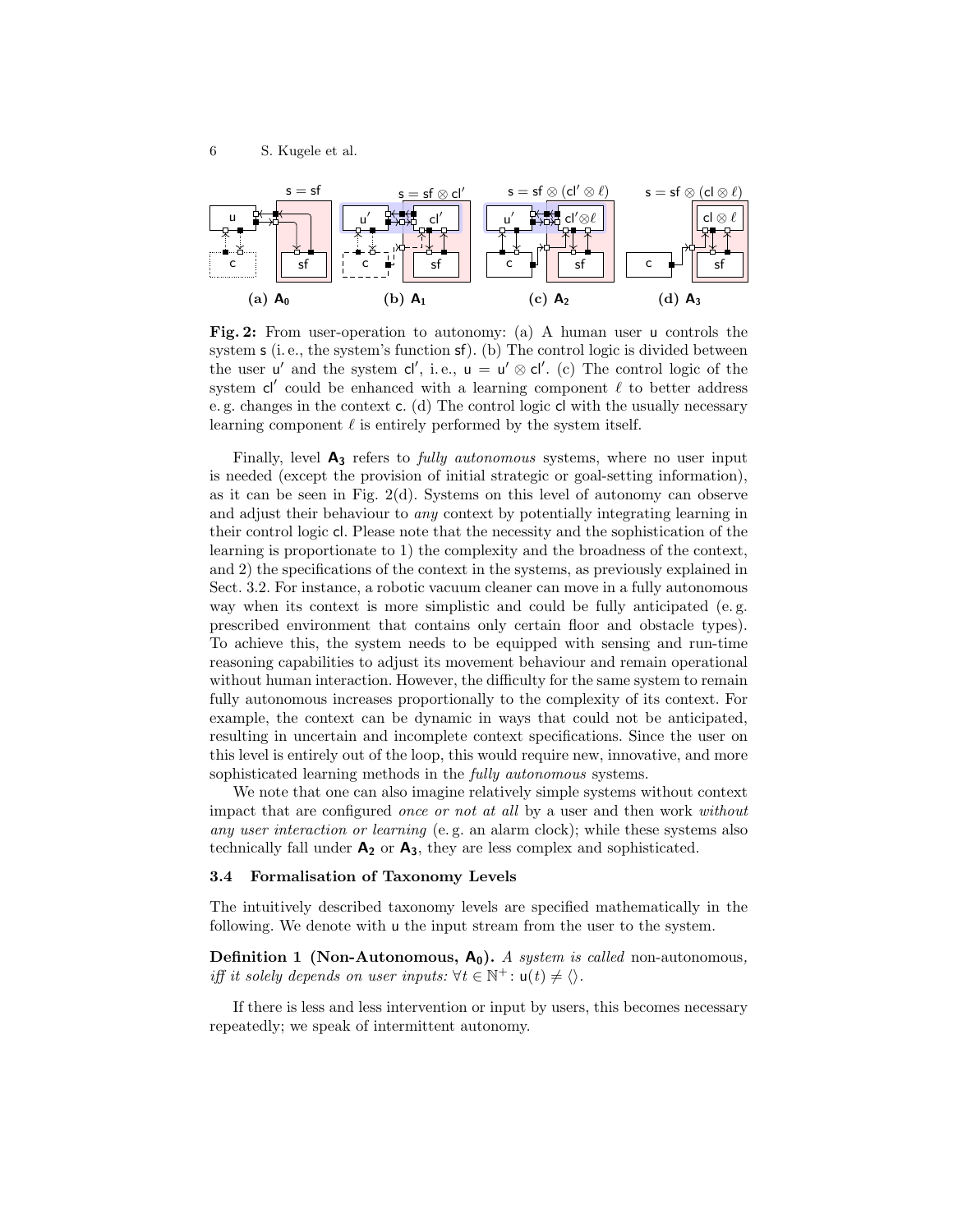**Definition 2** (Intermittent Autonomous,  $A_1$ ). A system is called intermittent autonomous, iff user interaction is necessary from time to time (periodic or sporadic), i. e.:  $\forall t \in \mathbb{N}^+ \exists t', t'' > t, t', t'' \in \mathbb{N}^+, t' \neq t'' : \mathsf{u}(t') \neq \langle \rangle \land \mathsf{u}(t'') = \langle \rangle.$ 

We emphasised that *learning* is essential in order to reach even higher levels of autonomy. By learning, the system converges to a point  $t$  after which no user interaction is needed anymore. Such systems are called eventually autonomous.

**Definition 3 (Eventually Autonomous,**  $A_2$ **).** A system is called eventually autonomous, iff after time  $t \in \mathbb{N}^+$  no user input or intervention is needed anymore to fulfil the mission goals:  $\exists t \in \mathbb{N}^+$ :  $\forall t' > t$ :  $u(t') = \langle \rangle$ .

In other words, only a finite number  $n$  of messages were transmitted up to  $t$  and no further messages will be transmitted beyond that time:  $\#\mathsf{u}\downarrow(t) = n$ , with  $n \in \mathbb{N}$ . The smaller t is, the earlier the point of autonomy is reached. If this is already the case from the beginning, we speak of fully autonomous systems.

**Definition 4 (Fully Autonomous, A<sub>3</sub>).** A system is called fully autonomous if no user interaction or intervention is necessary at all, i. e.,  $\forall t \in \mathbb{N}^+ : u(t) = \langle \rangle$ .

Eventual and full autonomy make strict demands on the ability to precisely perceive and analyse the context, and draw conclusions and learn from it. However, in many respects, it will probably not be possible to achieve them in the foreseeable future for a not highly restricted operational context. Reasons for this are manifold and include the limited ability to fully perceive and understand the context and be prepared for all conceivable operational situations. Therefore, let us now consider intermittent autonomy. Assume the case that every other time step (e. g. every second minute), there is user interaction on an infinite timed stream, see  $u_1$  below. This results in an infinite number of interactions. In another case, there could be one interaction every millionth minute, as shown in u2. These two cases are equivalent or indistinguishable by definition.

 $\mathsf{u}_1 = \langle \langle m \rangle \langle \rangle \langle m \rangle \langle \rangle \ldots \langle m \rangle \langle \rangle \ldots \rangle, \; \mathsf{u}_2 = \langle \langle m \rangle \langle \rangle^{10^6-1} \langle m \rangle \langle \rangle^{10^6-1} \ldots \langle m \rangle \langle \rangle^{10^6-1} \ldots \rangle$ This is due to Cantor's concept of infinity. Intuitively, however, a system that depends on user input every two minutes acts less autonomously than a system that can operate for almost two years  $(1.9 \text{ years in } u_2)$  independently. Therefore, intermittent autonomy extends from "almost" no autonomy towards "almost" eventually autonomy. The classification in this spectrum can be made more precise if we take a closer look at the frequency of user input. Because of the above discussion on infinity, we only consider prefixes of finite length of (in)finite streams, i. e.,  $\mathfrak{u}\downarrow(t)$ . Let  $\alpha \in (0,1)$  be the ratio between times without user input and the interval [1; t], i.e.,  $\alpha = \langle \rangle \#u/t$ . The closer  $\alpha$  gets to one, the more autonomous the system is.

## 4 Discussion and Conclusion

Comparison to SAE Levels (L0-L5) [7]. No driving automation (L0) refers to  $A_0$ –no autonomy, L1/2 (driver assistance, partial driving automation) can be defined with the notion of intermittent autonomy– $A_1$ , conditional driving automation (L3), applies for  $\alpha \approx 1$  in a limited operational context such as highway